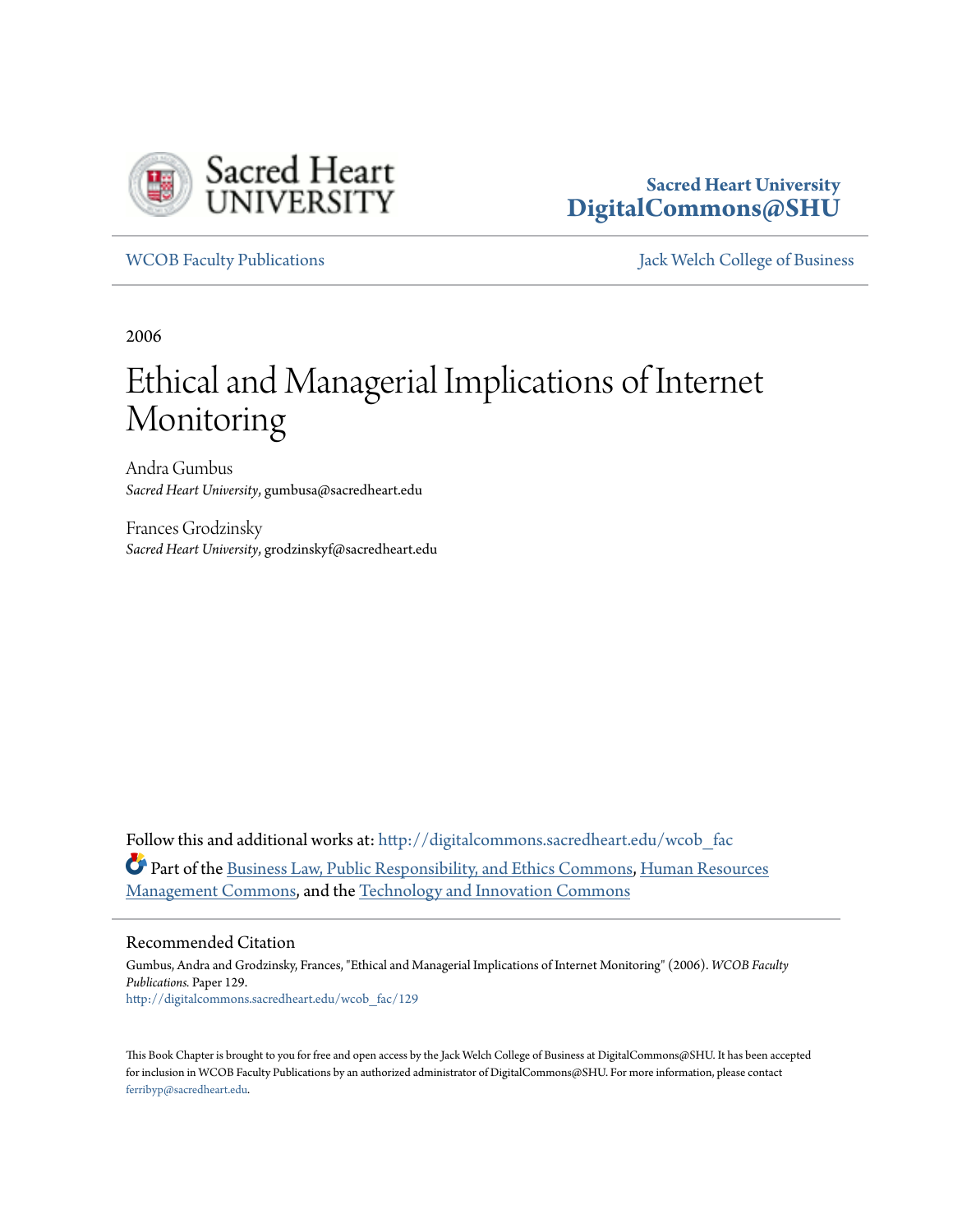# **Ethical and Managerial Implications of Internet Monitoring**

# **ABSTRACT**

As Internet use pervades our personal and professional lives, organizations have become increasingly concerned about employee use of the Internet for personal reasons while at work. This has prompted the restriction of the Internet or the limitation of the Internet during work hours. Monitoring of employee Internet and email is another result of this trend. Legitimate business functions such as employee performance appraisal and progress toward goals are served by monitoring. However, poorly designed and communicated monitoring practices can be negative and have perverse effects on employee morale and productivity. Monitoring of employees erodes trust and may be considered an invasion of privacy. In this paper ethical issues surrounding Internet monitoring are explored from two perspectives: university and business use. Survey results from the university perspective are compared with computer monitoring in a business setting. Students feel an invasion of privacy when a university setting monitors computer use, however they consider the practice of monitoring the workplace an acceptable invasion of privacy. Reasons cited for unethical monitoring at a university or business setting include: payment for the computer, personal property and possession by the student, and limitations of personal freedom, rights, trust and privacy. Reasons cited for the ethical use of monitoring include: academic use of the Internet, workplace requirements and payment for work, discouragement of hate crimes and terrorism, and university or employer property.

#### **Keywords**

Internet, World Wide Web, Productivity, Computer Ethics, Business Ethics

### **1 PRIVACY AND PRODUCTIVITY**

Employers have a legal right to monitor productivity of workers while workers have the right to be told how they are watched. Justification from the company perspective includes keeping employees safe and data secure ( particularly after September 11 ). Firms can spot warnings of possible sexual harassment, corporate espionage, and flag words like bioterrorism and anthrax. However, they can also monitor job search sites that can alert the company to problems in departments or anticipated turnover. Should the

 *Andra Gumbus**Frances S. Grodzinsky*  Welch College of Business Computer Science / Information Technology Sacred Heart University Sacred Heart University 5151 Park Avenue 5151 Park Avenue Fairfield, CT 06825 Fairfield, CT 06825 (203) 396-8271 (203)371-7776  *gumbusa@sacredheart.edu grodzinskyf@sacredheart.edu* 

> firm be privy to this information or does it violate employee privacy?

> In a Harris survey conducted for WebSense a majority of employees would give up coffee before Internet access. Half of 500 employees admitted using the Internet for news ( 81% ) email ( 61% ) banking ( 58% ) travel ( 56% ) and shopping ( 52% ) ( Soat, 2005 ).Surreptitious monitoring can and does occur when employees are on company time using company resources, with little legal protection available for employees. WebSense, the producer of the most commonly used monitoring software reports an estimated annual cost of 53 million employees cyberloafing to be \$ 138 billion. A program called Investigator developed by WinWhatWhere Corporation has 100 corporate and government clients in Canada and monitors all activity including deleted or unsent messages and can scan for words such as " boss" and " union". It is installed after hours as an " upgrade" and cannot be detected by employees. President of the National Workrights Institute, Lewis Maltby stated, "Employer's efforts to prevent abuse often lead to serious invasions of privacy. People are not robots. They discuss the weather, sports, their families and many other matters unrelated to their jobs at work that can be highly personal.' ( Thibodeau, 2000 ).

> The employer has an unchallenged right to monitor the workplace virtually, but the issue of monitoring the home for telecommuters poses a different concern of invasion of privacy. The proliferation of technology at home and in the workplace will escalate the friction between privacy and productivity. " Whether it's sexual harassment, hate mail, or just goofing off, these new technologies can make it easier for workers to commit misdeeds – and to amplify their effect. At the same time, technology enables employers to monitor workplace activity and be more aware of the violations." ( Van Slambrouck, 2000 ).

> The organization has an obligation to inform employees that they have no privacy when it comes to the workplace. Many companies do not educate employees on Internet privacy issues and do not specify acceptable Internet usage and communicate it to their staff. Maltby of the National Workrights Institute ( ACLU ) stated, " you should take your passport when you go to work because all your rights as an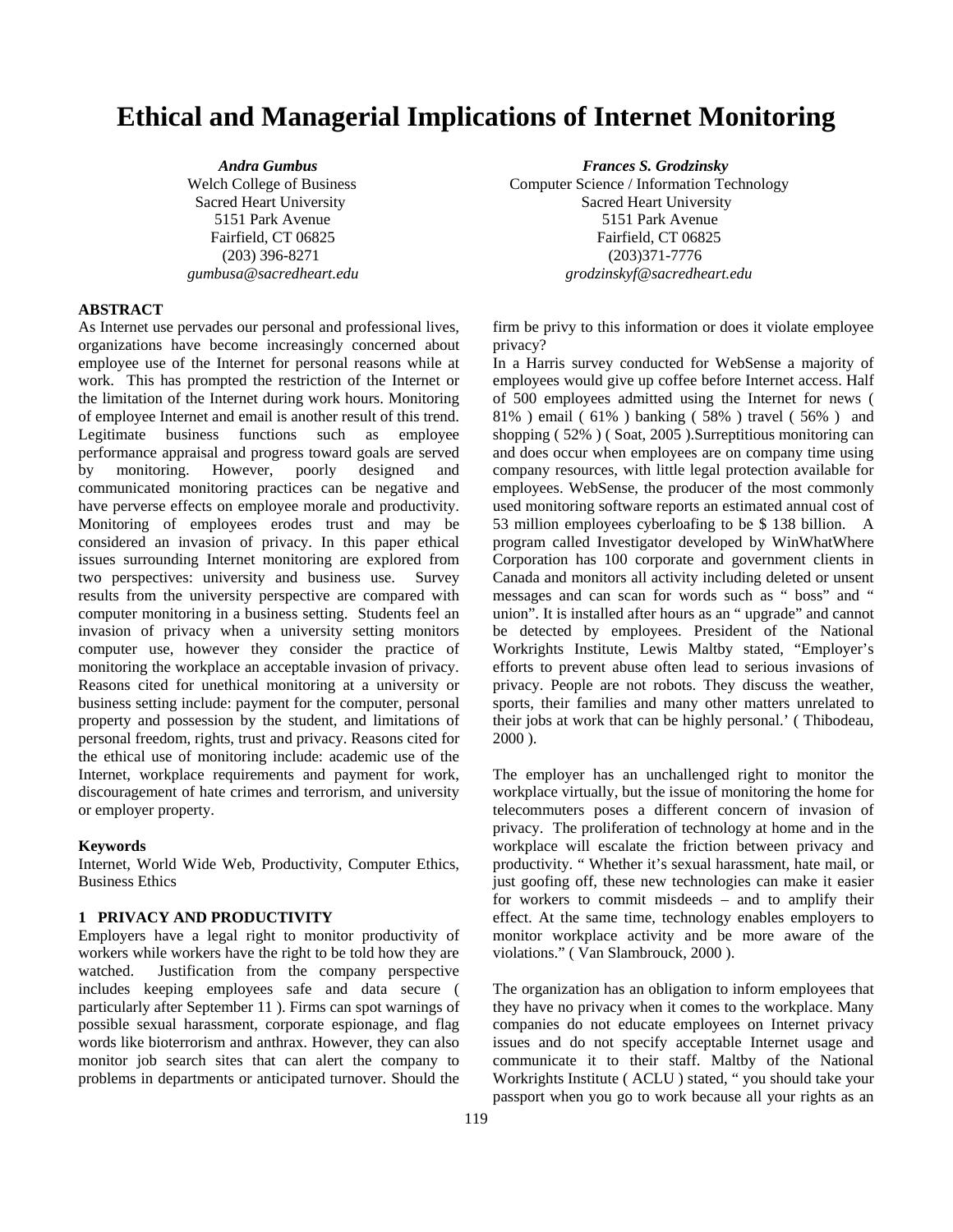American citizen disappear the second you walk through the office door. He argues that the protections of the right to free speech, privacy, and freedom from arbitrary punishment are absent in the workplace. Ironically, these freedoms are virtually guaranteed for the top level executives who are usually immune from workplace monitoring practices. Some view Sarbanes – Oxley as the vehicle for monitoring that is needed in the executive suite. ( Sandberg, 2005 ). Forrester Research claims a growth rate of 30% a year driven by corporate compliance to Sarbanes-Oxley as well as the need to eliminate inappropriate content. A sample of red flag words that are scanned in email include: porn, sex, promise, guarantee, exceed, beat, sure thing, easy money, medication, patient record, boss, client file, meds, SSN, ID#. ( Tam, White, Wingfield, Maher, 2005 ). If the word is found in an employee's internet activity an alert is generated and emailed to the manager. Managers can receive summaries or log onto a web site to view real time Internet traffic. The web monitoring software StellarIM cost the company \$ 8000. ( Roberts, 2005 ).

Although monitoring the Internet has increased, the last workplace privacy law was enacted in 1986 before the proliferation of the Internet. Increasing incidences of identity theft, hackers, phishing, pharming, bot networks and other cybertricks has resulted in the Secret Service uncovering 4000 suspects, 1.7 million credit cards numbers, access to 18 million email accounts and counterfeit documents. ( Grow, 2005 ). Identity thieves usurp personal information and it is estimated that only 1 in 700 are convicted if caught. Identity theft is lost by the neglectful practices of companies that do not safeguard personal information. Examples are: leaving unencrypted information on computers, selling it to criminals, stolen laptops, lost data, stolen UPS boxes with company data, hacking, failure to monitor employees and other cons and scams. Unfortunately, companies are not punished for the resulting identity theft. A current bill in Congress proposes fines and other penalties for companies' failure to protect personal information and would require corporations to protect customer data. ( Levy and Stone, 2005 ). The circulation of internal emails with private payroll and benefits information have revealed weaknesses in the California privacy law. ( Verton, 2004 ). Bills increasing employee rights have not passed Congress in 1994 and 2000 and the Notice of Electronic Monitoring Act ( NEMA ) would have required notification to employees. Conley argues that trusting employees and respecting individual rights is a better path than electronic surveillance. It does not invade privacy and deplete morale and productivity. He argues that if employees aren't motivated in the first place adding surveillance will only make matters worse not better. ( Conley, 2004 ).

#### **2 ETHICS OF PRIVACY AND TRUST**

Are employers snooping unnecessarily or are they protecting themselves against legal liability? Drawing the line and maintaining a balance between detecting misconduct and protecting rights to privacy can be a difficult balancing act. The International labor Organization ( ILO ) reported that big brother jeopardizes employees health and welfare. Increased stress and adverse working conditions such as lack of involvement and control over tasks, reduced task variety and supervisory support, fear of job loss, and reduced social support can result from monitoring. Excessive monitoring can be ounterproductive and result in low morale and depression that affect productivity. ( Hall, 2004 ).

The historical meaning of privacy ( as the right to be left alone based on respect for the person ) takes on a whole new dimension in the age of technology. Technology invades privacy because others not only have access to knowledge, but can have more knowledge than the individual ( Robison, 2000 ). Privacy as a vehicle for respect for persons can be classified as a moral value from a deontological as well as a consequentialist perspective. Privacy can also be viewed as a virtue to be protected and defended as a moral right. ( Stahl, 2004 ). Others view privacy as intellectual property where information about the person is that person's property and should not be violated. ( Hunter, 1995 ). Monitoring employees violates privacy and intrudes upon the sense of security and individuality that is a necessary component of a trusting relationship. Is an employee autonomous in the workplace? Is the employee or the company responsible for balancing personal privacy and organizational security? Should an individual manager have the sole responsibility for acting on the information received from monitoring software? Stahl argues that individuals do not have the power, knowledge or intellectual capacity to objectively deal with these ethical questions involving privacy and information assurance. ( Stahl, 2004 ). If managers are not equipped to respond to these difficult issues, who is ultimately responsible?

The issue of monitoring raises an important aspect of the employee / employer relationship with regard to privacy and trust. Employees may view their privacy being invaded by the company practice of monitoring and blocking web sites and emails. It may also be perceived as a lack of trust and can be counterproductive by causing anger among employees monitored. Does the company respect employee privacy? If the company has to restrict access should it provide Internet at all? Will the workplace relationship be compromised by tracking employee activities in virtual space? The Internet should be a positive productivity tool not a liability. In a recent study, managers expressed concern about the social costs of disrupting the relationship with employees by breeching trust, fairness and privacy. The cost spent in time and energy monitoring, interpreting and acting on data on multiple subordinates can also be a deterrent to electronic monitoring. Ethical concerns about secretly monitoring employees were also indicated. It was found that the decision to monitor secretly carries greater risk of a negative reaction of mistrust, invasion of privacy and injustice than informing employees of monitoring activity.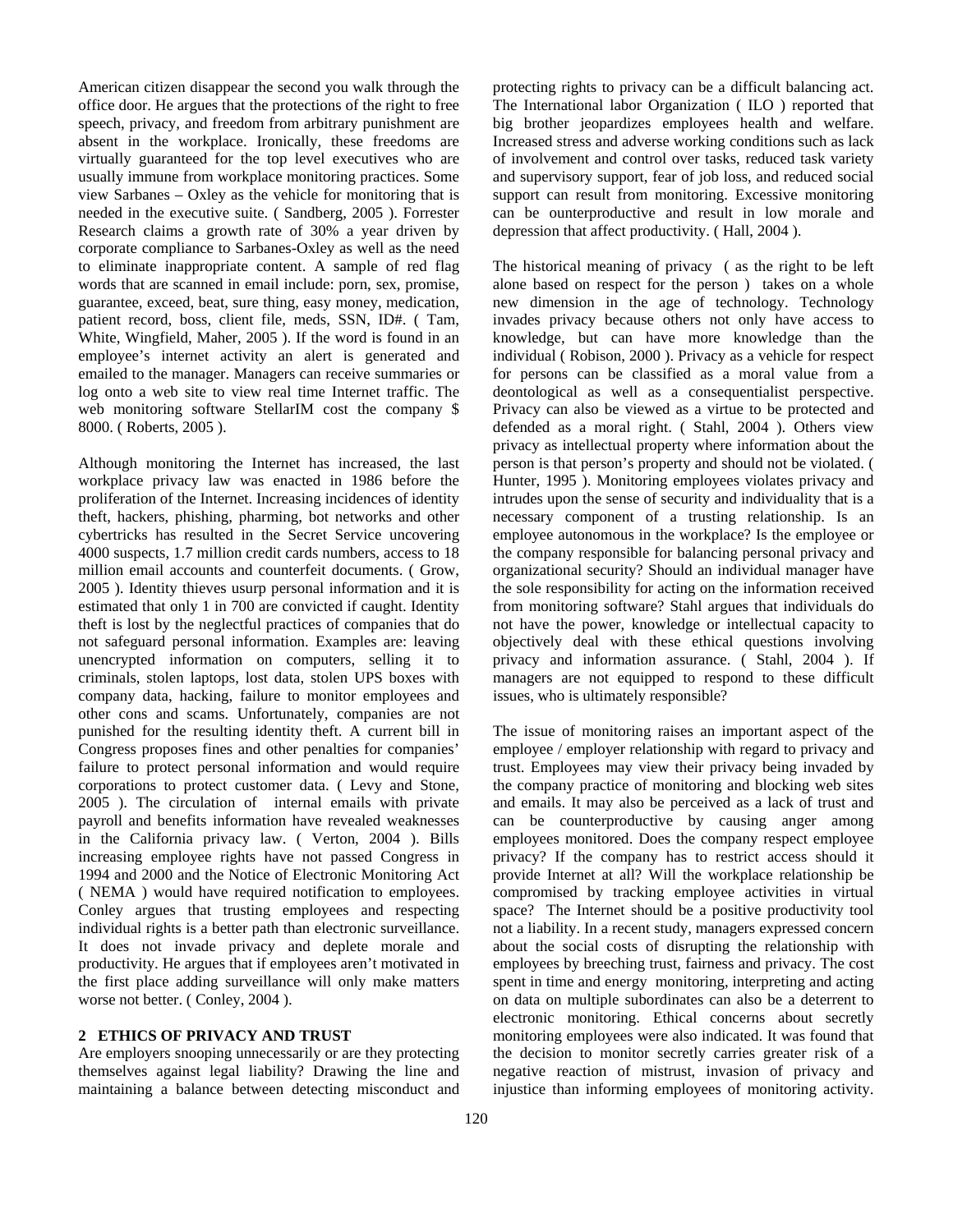(Alge, Ballinger, & Green, 2004 ). Is the IT department acting unethically eroding human dignity and privacy by monitoring employees? Is the company acting ethically when they monitor because they own the equipment and the information is accessed through IT assets? ( George, 2000 ).

Taylor states that we should distinguish overt and covert invasions of privacy. Employees are aware they are monitored in overt invasions and are unaware in covert invasions of privacy. Taylor argues that employees will avoid personal web surfing thereby reducing their individual autonomy if they know they are being watched. No loss of autonomy occurs when employees are free to surf the web and are unaware they are monitored. ( Taylor, 2000 ). Passive monitoring may be a common ground between overt and covert invasions where the company records information on Internet use and email but managers access it only if a suspicion of abuse exists. One may argue that the prosperity of the business is more important than privacy and that " is the business goes well, both employers and employees benefit, no matter how much the employees' privacy rights are violated." ( Petrovic-Lazarevic and Sohal, 2004 ).

Ladson and Fraunholz surveyed six large organizations with respect to online privacy attitudes and policies and the level of employee awareness. The importance of policies as instructional manuals and preventative documents was stressed. The organizations felt that policies on online and offline privacy and acceptable Internet use and email are important to privacy and online security. However, implementing training of employees on these policies was not considered important. ( Ladson and Fraunholz, 2005 ). Chen and Park found that control in the electronic surveillance workplace strongly influences trust and concern for privacy. If employees have some control over the surveillance and monitoring equipment it may make up for the loss of trust when implementing monitoring technology. Control is vital to privacy and when employees have control over monitoring technology their privacy concerns are lessened. Control is recommended as a low cost and effective way to reduce privacy concerns. ( Chen and Park, 2005 ).

### **3 MANAGERIAL DILEMMAS: ETHICAL ISSUES**

Keeping employees focused on work related tasks and enhancing productivity are managerial responsibilities. A study of the impact of the Internet on productivity can be instructive for managers by making them aware of the negative effects on productivity and helping managers address problematic employee behavior. Employees need to feel valued for their work and that they are treated fairly and justly in the exchange process between manager and employee. Strong cultures with explicit norms of behavior and IT ethical codes of practice are conducive to curtailing cyberloafing. Norms such as reciprocity, explicitly stating tolerable behaviors and consequences in a written and well communicated policy that governs the use of the Internet will aid managers as they interpret policy. Peterson examined the influence of guidelines and universal moral beliefs on the use of computers in the workplace and found that clear computer guidelines had a positive effect on business professionals with a low belief in universal moral rules. He supports the need for ethical guidelines for computer use as a simple and inexpensive way to discourage the unethical use of computers and educate users to inappropriate use of company property (Peterson, 2002 ).

The ethical culture of an organization is a reflection of the ethical values of the managers and may be stated in an ethics credo or code and reinforced through education of employees to that code of ethical conduct. Ethical codes can be a deterrent to unethical behavior. The punishment of unethical behavior sets a powerful example for employees. However, managers have differing views on what constitutes a breach of ethics and differ in the interpretation of a company code making enforcement a difficult moral choice. Another difficulty is posed by the frequency of technological changes causing differing interpretations on ethical behavior in eBusiness (Petrovic-Lazarevic and Sohal, 2004 ).

Managers face the dilemma of needing to curtail cyberloafing and not offend or limit employee freedom. Should managers allow lapses in productivity for the sake of employee satisfaction? In order to answer this question, Urbaczewski and Jessup studied employee satisfaction with electronic monitoring. They distinguished electronic monitoring ( EM ) for simple feedback purposes versus monitoring for control which reports compliance with Internet acceptable use policies. They found less satisfaction with EM for control of cyberslouching and greater satisfaction with EM for feedback that was generally positive and constructive in nature. They recommend a hybrid approach that allows managers to influence employee behavior in an acceptable way that high performers will tolerate, and that low performers will dislike with desirable results for management. "Fortunately it appears positive forms of monitoring can be more instructive and acceptable to employees than negative forms of monitoring. Alternatively, managers might employ different EM techniques for different employees: using EM for feedback for high performers and EM for controlling for problematic employees." (Urbaczewski & Jesup, 2002 ).

# **4 RESEARCH RESULTS: UNIVERSITY**

A survey was conducted with 173 Sacred Heart University students on the topic of internet monitoring. Both undergraduates and graduate students participated from the USA campus as well as the Luxembourg campus. Students were from the following courses: 19 graduate level Luxembourg students taking Team Management, 47 undergraduate students taking Organizational Behavior, 46 undergraduate students taking Computer Sciences, and 61 undergraduates taking Business Ethics. Of the 173 respondents 114 are male and 59 female. Students under age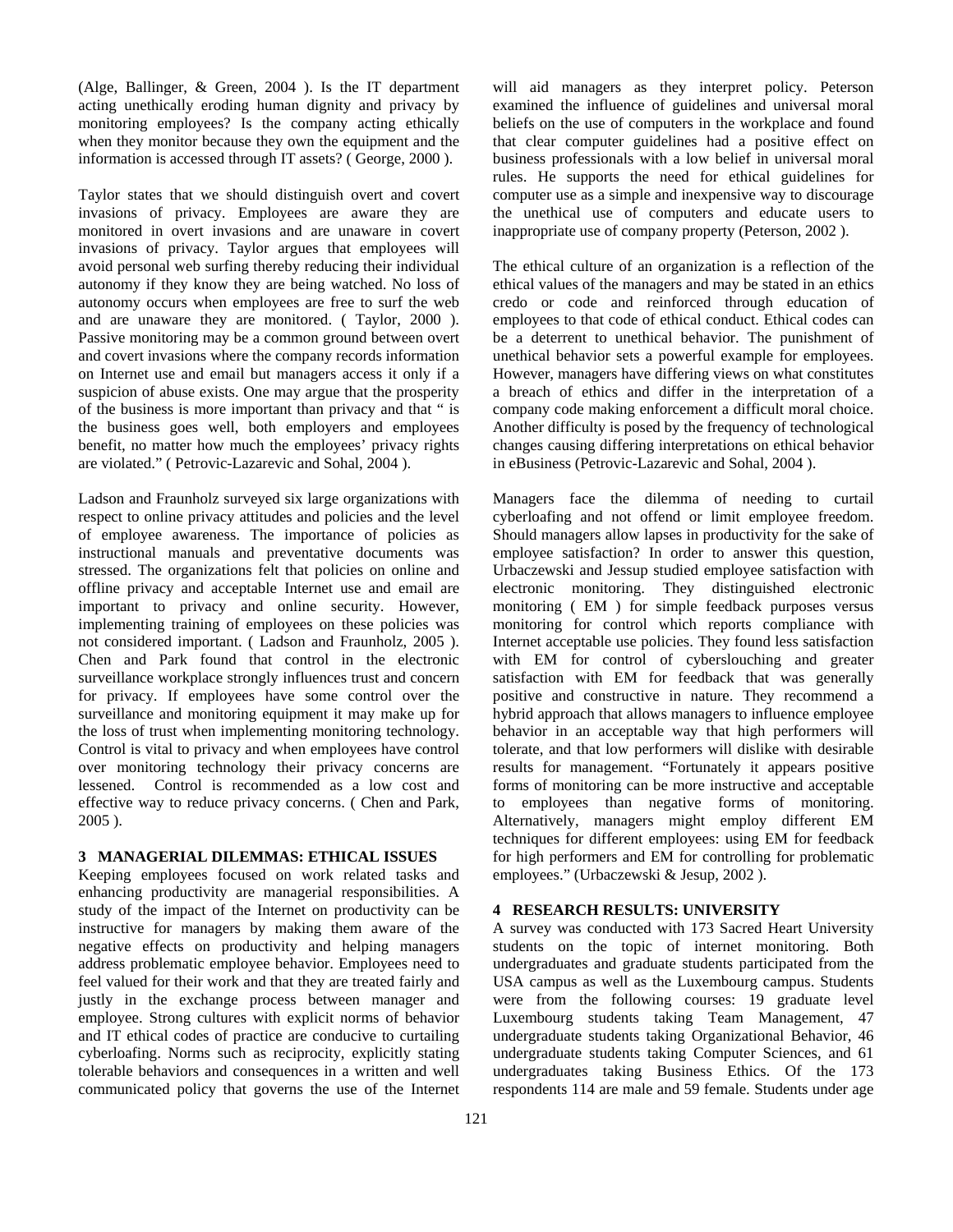21 totaled 116 and there were 57 aged 21 or over. Both Business Ethics and Computer Science students had course modules on privacy whereas the Organizational Behavior and Team management students did not. Students were asked to respond to whether they felt that monitoring was an invasion of privacy and unethical at a university setting as well as in the workplace. Qualitative results indicated an overwhelming response to the feeling that the university has no right to monitor internet use because it limits personal freedom, rights, trust and privacy. Qualitative comments fell into four different categories when analyzed for why students thought it was unethical for the university to monitor. These categories are: students pay for the computer so they feel a sense of ownership: it's assumed to be personal property or a possession of the student; it limits personal freedom ( rights, trust and privacy ); and the internet is needed for academic use. There were three categories identified in qualitative comments that indicate an acceptance of monitoring as ethical and needed. These are: workplace requirement; monitoring discourages hate crimes and terrorism; and the final category of the internet and all computer equipment are SHU property and the school has the right to know what students are doing.

University students were asked if monitoring Internet usage is an invasion of privacy at the university and an overwhelming 65% responded yes. For those under age 21, 67% felt this is an invasion of privacy, and for those over 21 years of age 34% responded that monitoring is an invasion. Knowing that the university monitors Internet use causes 31 % to admit that this knowledge alters their Internet behavior. When asked if they consider monitoring unethical 57% responded yes. Fifty six percent of students under age 21 felt monitoring is unethical, and 33% of those over 21 felt the same.

 When asked if they considered restricting the use of their computer unethical 72% responded yes. Of the 72 % of students responding yes to the question about restricting of their computer there were only slight differences among the men and women surveyed. Seventy seven per cent of males and 61% of females felt the restriction was unethical. When the same question was analyzed by type of student the results were different and noteworthy. Computer science students who responded that restriction was unethical represent 69% of all computer science students surveyed. For Business Ethics students the percentage was 86, for Organization Behavior students the percentage was 67, and for the graduate Luxembourg based students only 37 % felt that restriction was unethical. Students who responded yes to both questions about an invasion of privacy and unethical were 48% of the surveyed population.

Out of 173 responses, 110 written comments indicate students feel their privacy is invaded by monitoring. Interestingly, invasion of privacy was more evident and important to the students who had taken course material on privacy in their business ethics and computer courses. Approximately half of the ethics students and three-fourths of the computer science students felt it was inappropriate for SHU to monitor their email and internet sites. Invasion of privacy was most important to graduate students as well. Out of 19 surveyed, 15 responded that it was unethical for the university to monitor.

## **5 RESEARCH RESULTS: WORKPLACE**

In sharp contrast, responses to identical questions regarding monitoring at the workplace are markedly different with respect to perceptions of privacy. Only 32% of respondents feel that workplace monitoring invades their privacy. Twenty four percent of students under 21 felt monitoring invades privacy and 15% of those over 21 felt the same. This knowledge affects only 52% of employee s' behavior on the Internet. Only 34 % feel that monitoring is unethical and a mere 37% think that restricting use in the workplace is unethical as compared to 72% in a university setting. Age differences were not significant as a factor in response to this question. Twenty five percent of those under 21 and 27% of those over 21 responded yes to this question. Women and men were similar in their belief that restriction was not unethical ( 63% ). Thirty six percent of male respondents and 39% of female respondents felt that restricting was unethical. Students believe that their employer has the right to monitor ( 93 out of 141 ) comments state that employees are paid to do a job and should be working while at work and not wasting employer resources.

Some students reflected on the extent of employer prerogative as indicated below:

"How far will I let a company go until I feel uncomfortable with their actions? If they regulate my email or if they regulate my phone calls I would be fine with it. However, once they start checking my financial background, and ask for private documents I would not feel comfortable." Most felt that employers not only have the right, but an obligation to determine if employees are productive. Out of 46 total comments from business ethics students, 34 comments were in this category. Ethics students also understood the liability of the employer to harassment law suits or other liability exposure if employees were unchecked. Some felt that the employer has an obligation to create a code of conduct regarding use of infrastructures that belong to the employer, and the obligation to educate and inform the employee of this conduct code.

Finally, the topic of disclosure was also addressed by survey respondents. Students felt that monitoring must be disclosed clearly to the employee, or it is an invasion of privacy by the employer. Five out of six comments on limitation of freedom mention the need to be informed so it is not "sneaky" on the part of the employer.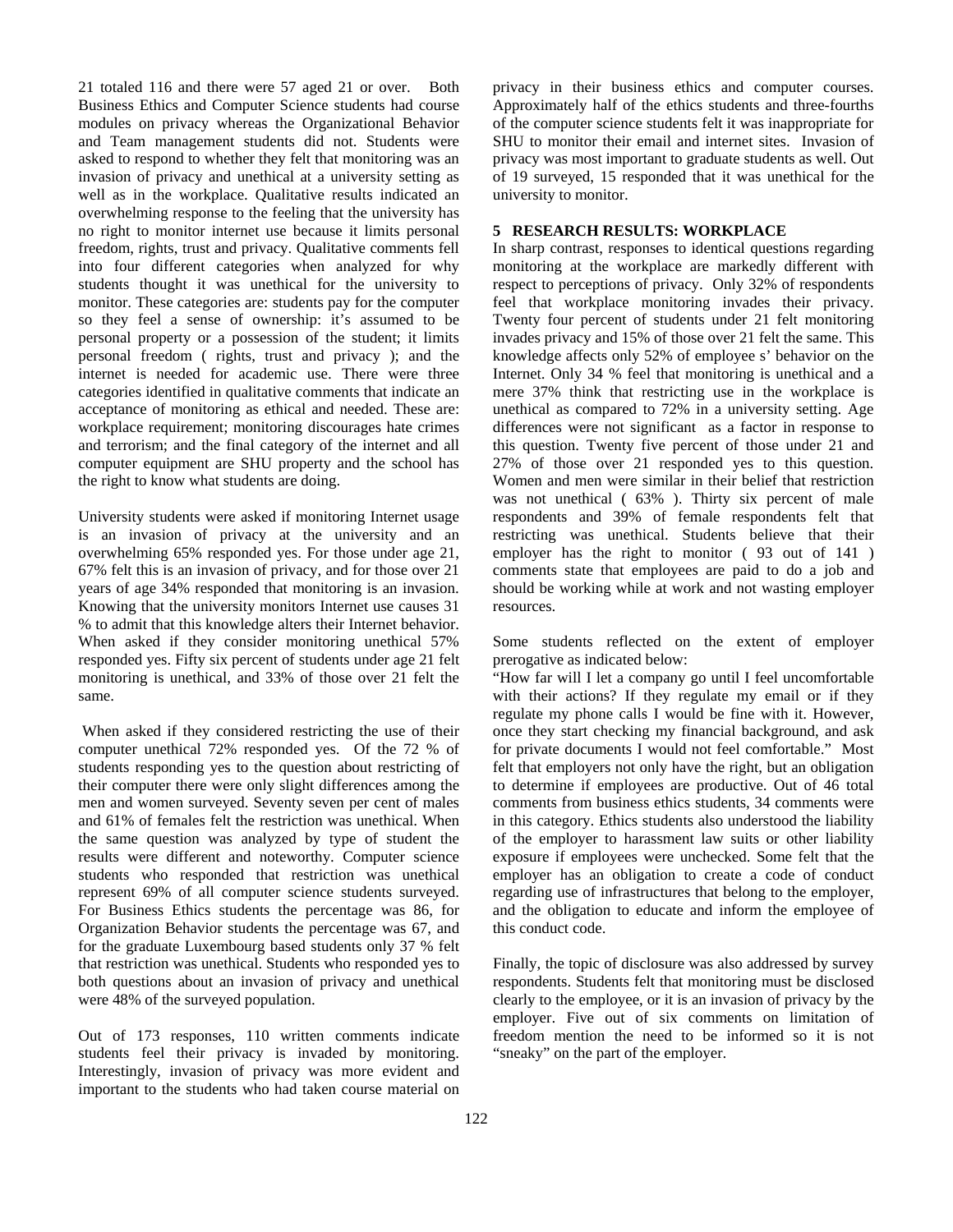# **6 RESEARCH RESULTS: OBSERVATIONS AND IMPLICATIONS**

The main observation is the difference in attitude regarding the right of employers to monitor but not the university. It is interesting to note that the percentage of students who felt that it was unethical to monitor Internet use in both the university setting and the workplace was only 32%. Clearly, students feel that monitoring is more appropriate at work than in an academic setting.

Questions resulting from analysis of the results that merit further investigation are why the reason of " academic use of internet by students" is cites so infrequently as a rationale for not monitoring students. Students use the internet frequently to do research, yet this category was mentioned only 22 times out of 173 responses.

Another interesting research finding were comments indicating that since radio, TV and books are not monitored – therefore, internet should not be as well. This faulty reasoning is cause for concern that students do not understand the extent of monitoring that actually does occur on these various media. Using an Ipod or cell phone our music is tracked, using cable, Netflix or a tevo, our TV habits are monitored, using Amazon to buy books, our purchases are tracked, and even the library has records of the books we read. How else could the advertising industry be successful with direct – to – consumer ad campaigns and personalized emails suggesting product for purchase. An interesting side note: the author worked at a company in the 90's Executone Information Systems that produced a product called the locator system. Employees were located and voice announced as to their location and who they were with by wearing a badge that was read by ceiling monitors. This product was also sold for tracking portable equipment needed in hospitals ( portable X-ray machines ) and to dissuade theft of computers and other valuable supplies. It was considered by some to be an invasion of privacy and by others to be a productivity enhancement.

### **7 CONCLUSION**

In summary, sophisticated monitoring and blocking tools will continue to be used by organizations to solve productivity issues due to Internet misuse. Wen & Lin recommend the following minimal functional requirements for these tools: prevent web surfing that is not related to business needs and drain productivity, issue violation notices to the user who breaks acceptable internet use policy, monitor sites by time wasted, time of day and frequent users to analyze network performance. They also recommend the following components of Internet policy: determine acceptable amounts of time spent on-line, determine what should and should not be accessed, determine guidelines for downloading, determine what should be done if objectionable material is discovered, state acceptable chat room use, determine if there is an acceptable time of day to be on-line for personal use, and set rules for sending and

receiving email. These should limit exposure and liability to the company caused by employees surfing the Internet. ( Wen & Lin, 1998 ).

 Introna advocates for policies associated with workplace monitoring. If an employee accepts a contract that he/she will abide by company policies, and a monitoring policy is in place, then that employee should have no expectation of privacy in the workplace. Using Rawls theory of justice, Introna advises policy development that ensures: the employer has a right to monitor and use the data for the overall good of the organization; the employee has a right to secure a regime of control that justifies all monitoring and assurances that data collected will be used fairly. ( Introna, 2001 ).

The Internet should be a positive productivity tool not a liability. Employees and students need to feel valued and fairly treated in the exchange process between themselves and management. Strong cultures with explicit norms of behavior and ICT ethical codes of practice are conducive to curtailing cyberloafing and Internet misuse. Norms such as reciprocity, explicitly stated tolerable behaviors, and consequences, in a well-communicated policy that governs the use of the Internet can aid managers and university IT administrators in their relations with their employees and students.

#### **REFERENCES**

- Alge, Bradley J., Ballinger, Gary A., Green, Stephen G. (2004) Remote control: Predictors of electronic monitoring intensity and secrecy. *Personnel Psychology*. Durham: Summer 2004. Vol 57, Issue 2. 377 – 411.
- American Management Association (2005), AMA survey on electronic monitoring and surveillance www.amanet.org/research/pdfs/ems\_short**2005**.pdf accessed 7/5/05.
- American Management Association (2004), AMA survey on workplace email and instant messaging survey www.amanet.org/research/pdfs/ems\_short**2004**.pdf accessed 7/5/05.
- Anandarajan, M., Simmers, C., and Igbaria, M.(2000) An exploratory investigation of the antecedents and impact of internet usage: an individual perspective. *Behavior and Information Technology*, 19, 69 – 85.
- Carsten Stahl, Bernd. Responsibility for information assurance and privacy: a problem of individual ethics? *Journal of Organizational and End User Computing.* Hershey: Jul-Sept 2004. Vol 16 issue 3, 59.
- Chen, J. and Park, Y. The role of control and other factors in the electronic surveillance workplace. *Journal of Information Communication & Ethics in Society.* April 2005. Vol 3 No. 2. 79.
- Conley, L. The privacy arms race. *Fast Company.* Boston: Jul2004, Issue 84. 27.